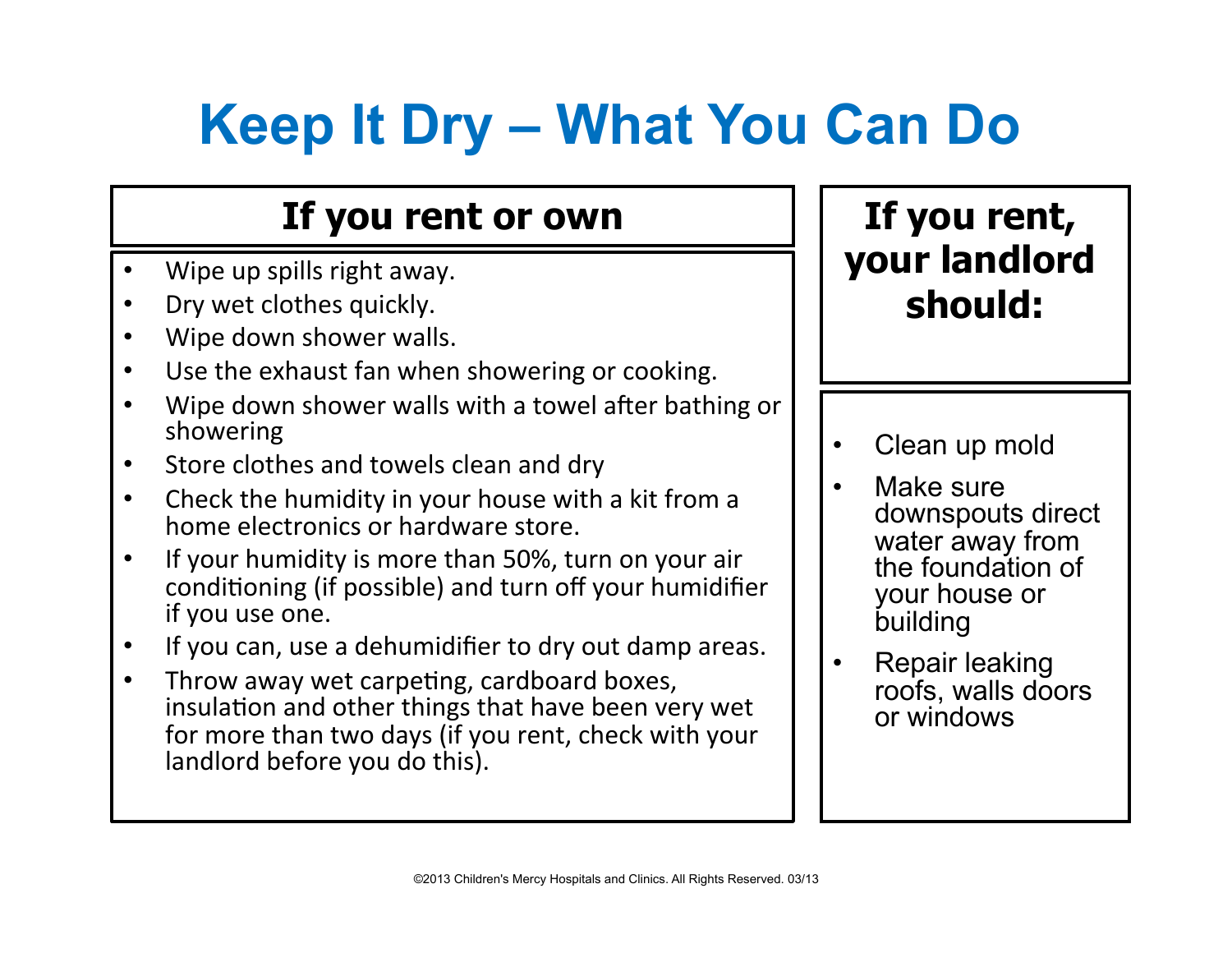# **Keep It Clean – What You Can Do**

### **If you rent or own**

- Vacuum or wet clean floors regularly.
- Wash bed linens regularly (at least every 2-3 weeks) in hot water.
- If you can, buy a walk-off mat and put it outside of your door so dirt and dust gets trapped there.
- Take your shoes off near the door and leave outside dirt and dust on your shoes rather than tracked through the house.
- Use a damp cloth for dusting and lightly mist a floor for broom sweeping. Wash or dispose of rags used for dusting.
- Use cleaning products that are labeled "non-toxic."
- If you can, invest in a good vacuum that has a beater bar on the bottom and can be emptied quickly and thoroughly.
- If you can, set up storage areas to reduce clutter. Use plastic or cardboard boxes.

- Help you deal with pest problems by sealing up cracks and holes
- Consider putting in hard surface floors. They show dust more clearly, can be cleaned faster and can be damp mopped.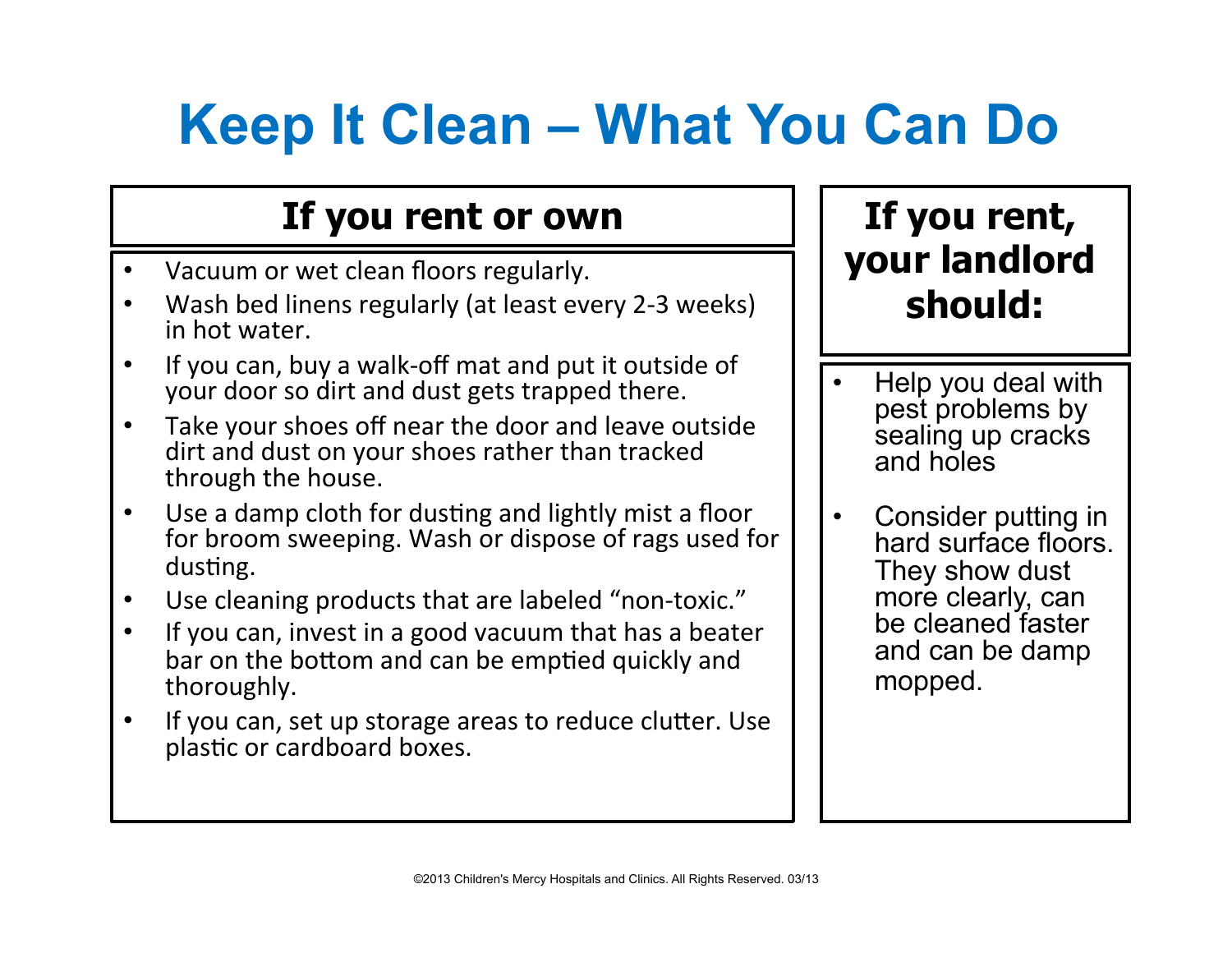# **Keep It Ventilated – What You Can Do**

#### **If you rent or own**

- Use exhaust fans when cooking or bathing and check that exhaust fans work properly.
- Check that smoke and carbon monoxide alarms work properly. Replace batteries twice a year.
- **Never** use charcoal grills or run engines inside your home, garage, or basement, even for a short time. Charcoal grills and small gasoline engines produce a lot of carbon monoxide that can kill you.
- If you use unvented kerosene or gas heaters OR a vent-free gas fireplace, follow instructions carefully and open a window for fresh air. Do not use them while sleeping.

- If necessary, install exhaust fans in the bathroom and kitchen that vent to the outside.
- Make sure that there are working smoke and carbon monoxide alarms installed.
- Check and take care of the furnace for your home or apartment
- Make sure that dryers are vented to the outside and that dryer vents remain unclogged.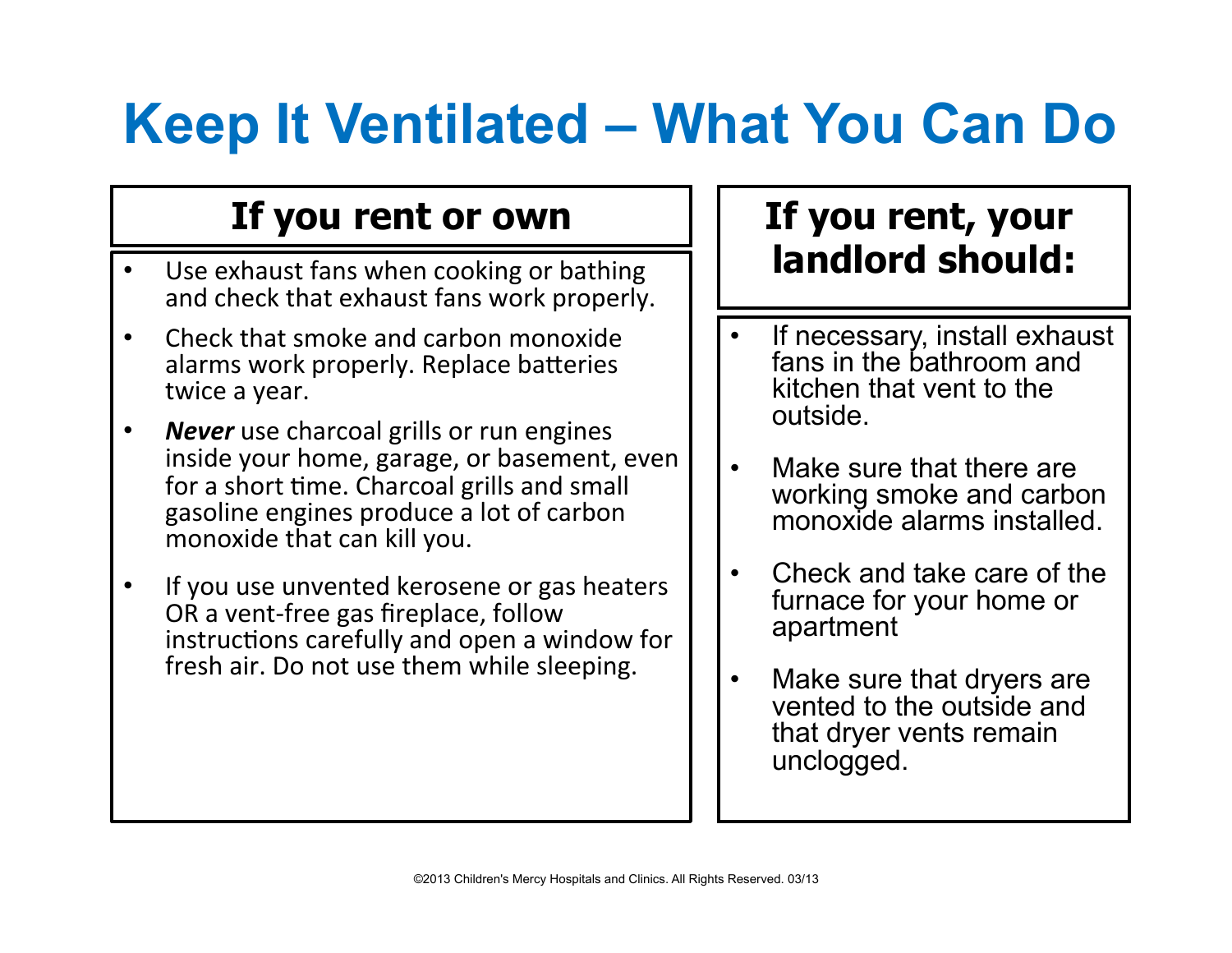## **Keep It Pest-Free – What You Can Do**

### **If you rent or own**

- If you rent, and you find cockroaches or mice or other pests in your apartment, report it to YOUR LANDLORD right away.
- Clean up any open, unsealed food or crumbs (wrap and seal any leftover food and put it in the refrigerator, or in a cabinet if tightly sealed).
- Do not leave dirty dishes out overnight. Cockroaches and mice need water to survive.
- Clean up spills or sticky substances from all floors and surfaces.
- Keep your kitchen clean; be sure to clean up any grease with soapy water and dry off any wet areas.
- Sweep, mop, and vacuum regularly.
- Take your garbage to the trash area at least once a week (or every evening, if there are any cockroaches or mice in your home).
- Clean up clutter and paper piles that can provide hiding places for cockroaches and mice.
- Minimize pesticide use. If you use pesticides, make sure to follow the directions on the label.

- Make sure that holes in walls, floors and ceilings are sealed to prevent cockroaches or mice from coming in from the outside.
- Use baits, traps, or gels to kill cockroaches or mice; and avoid spraying pesticides.
- Repair areas with water leaks or water damage.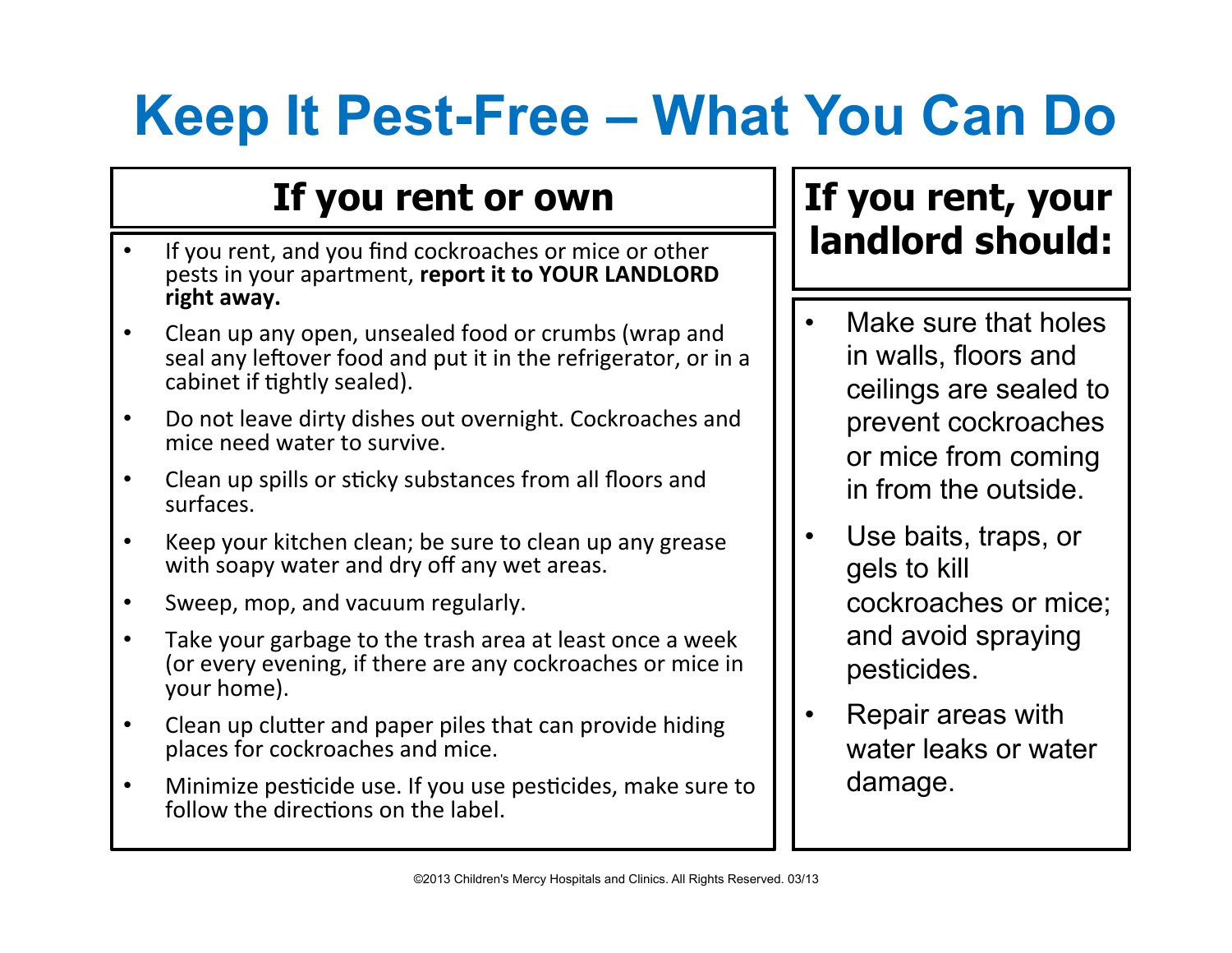# **Keep It Safe – What You Can Do**

#### **If you rent or own**

#### **Prevent Slips, Trips, and Falls**

- Keep your floors clear of toys, shoes and other things that
- may cause tripping.<br>Clean up spills right away to prevent slipping.
- If you have rugs, use non-skid mats and throw rugs.

#### **Poison-Proof Your Home**

Put safety latches on all cabinets and drawers with harmful products  $-$  or put the products where children can't reach.

#### **Prevent Fires and Burns**

- A working smoke alarm should be near every sleeping area. A working fire extinguisher should be near the kitchen stove.
- 
- Plan and practice a fire escape route.<br>Keep space heaters out of doorways, halls, or other busy areas. Keep them at least 3 feet from curtains, bedding, or other things that could catch fire.
- Put outlet covers over unused electrical outlets. **Prevent Choking and Suffocation**
- Keep young children away from curtains, window-blind cords and extension cords. They can get tangled up and suffocate in them.

### **If you rent, your landlord should:**

Make sure that working smoke alarms are installed near every sleeping area.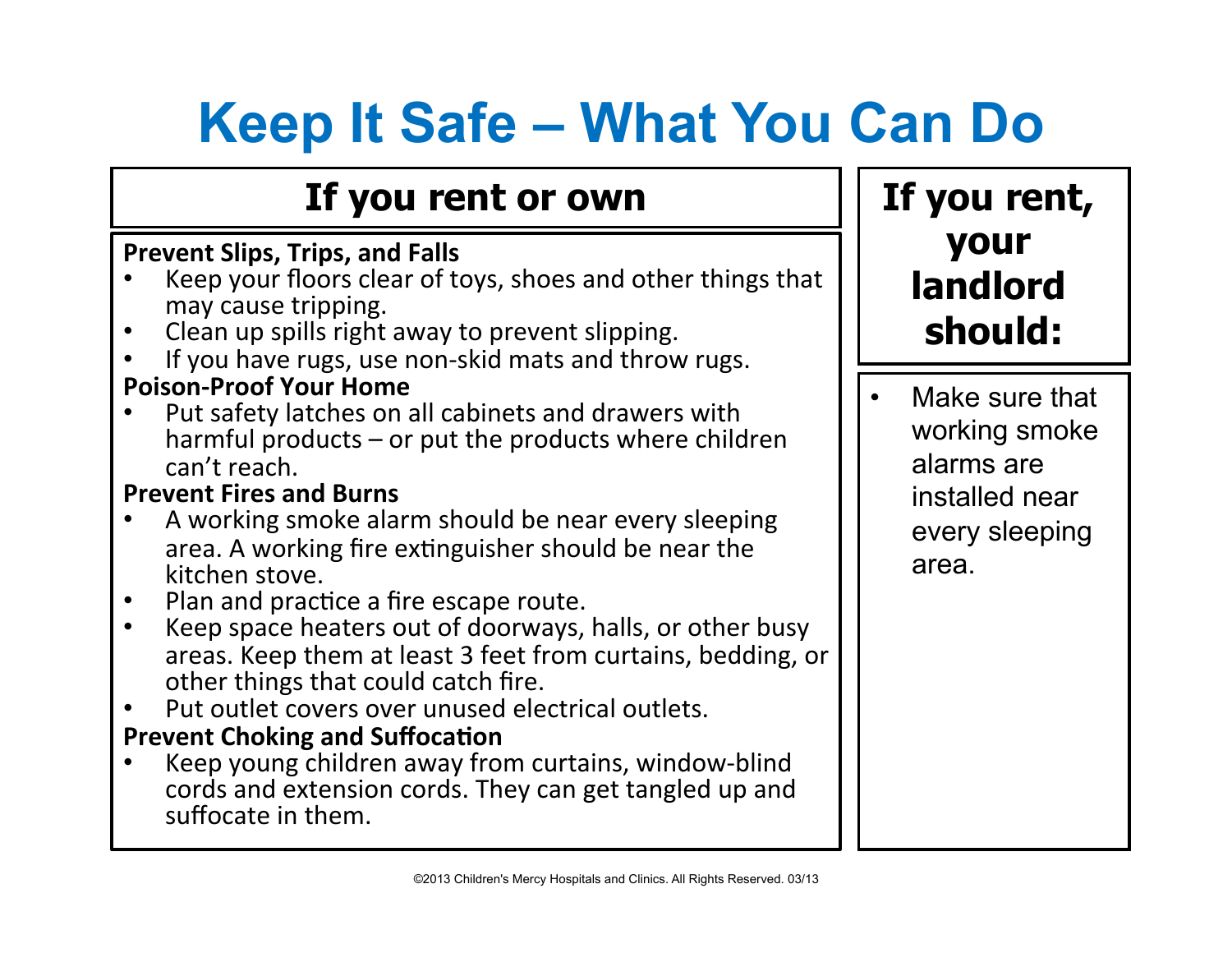# **Keep It Maintained-What You Can Do**

#### **If you rent or own**

- Call your landlord as soon as you notice moisture, cockroaches, mice, or holes in your apartment.
- If your toilet overflows and you can't get it to stop, report it to your landlord immediately.
- If you own, make sure to replace furnace filters on a regular basis.
- Clean the grease filter on your stove's range hood when any grease builds up; if you have questions about how to clean the grease filter, ask your landlord.

- Fix any water leaks or water damaged areas.
- Fix all cracks and holes.
- Work with you to get rid of cockroaches and mice problems.
- Maintain furnaces and hot water heaters in good condition and replace furnace filters on a regular schedule.
- Try to choose products for cleaning or repair that are labeled non-toxic.